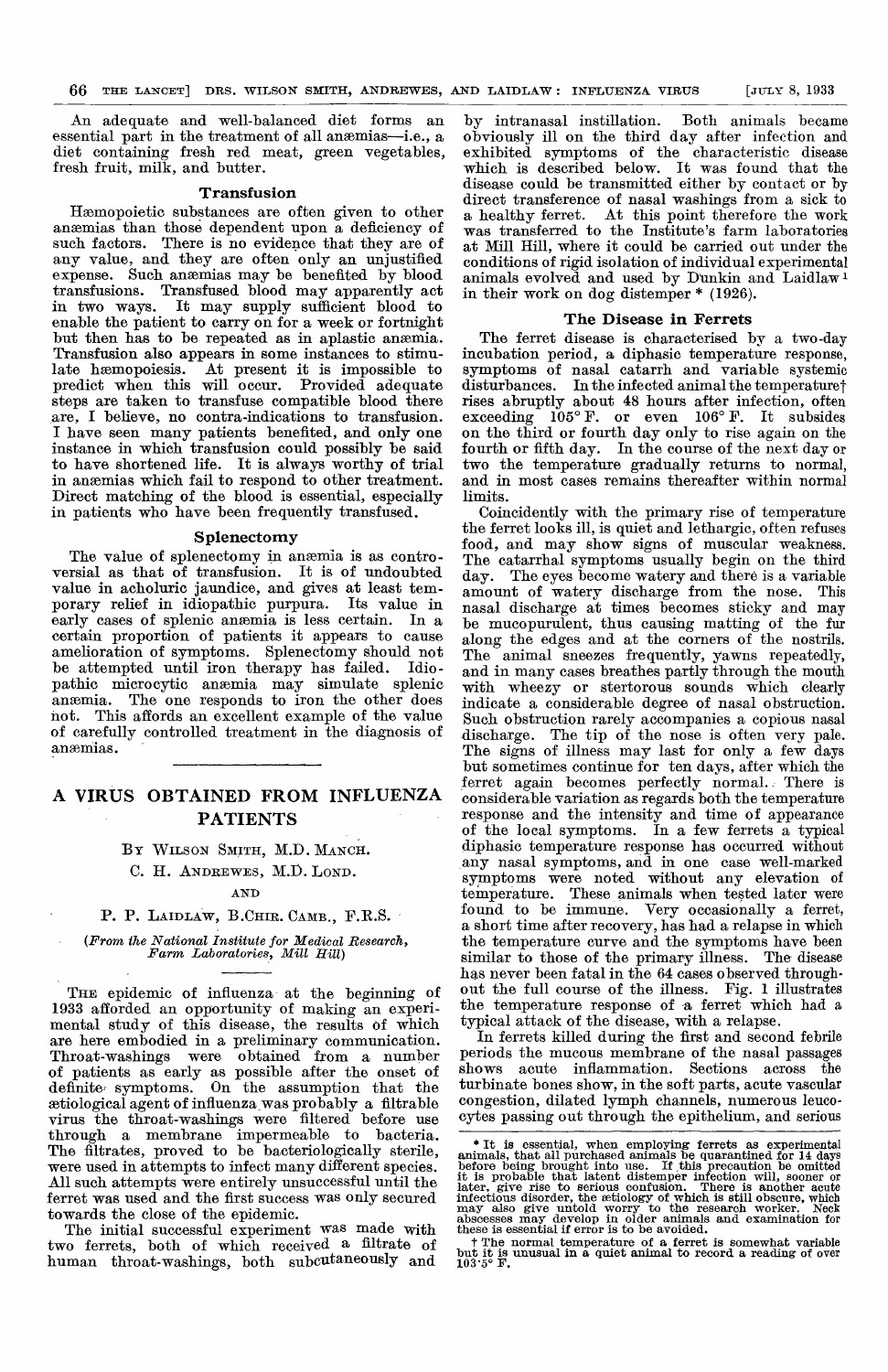derangement of this structure. There is almost invariably complete disappearance of ciliated cells, and occasionally patchy necrosis of the whole thickness of the epithelium may be observed. No histological feature, such as an inclusion body, has as yet been discovered which can be called characteristic of the disease.

### Passage of the Virus

The disease has frequently been transmitted by placing a normal ferret in the same cage as a sick one for 24 hours. The majority of virus passages, however, have been made by the following however, have been made technique.

The infected animal is killed when showing symptoms, often at the beginning of the second temperature rise. The turbinates are scraped out, ground up with sand, and emulsified in about 20 c.cm. of equal parts of broth and saline. The emulsion is lightly centrifuged, and about 1 c.cm. of the supernatant fluid is dropped into the nostrils of another ferret. In this way 26 serial passages of one strain of virus have been made, and every animal of the series has shown the typical temperature response together with definite symptoms of the disease.

A hundredfold dilution of the usual preparation has also been found to be regularly infective.

The method we are forced to employ has the serious disadvantage that it is impossible to make accurate quantitative experiments. The concentration The concentration of virus in the emulsion is unknown and it is impossible to determine what proportion of the amount instilled into the nose is retained, but no other route of inoculation has yet proved successful and other tissues tested—e.g., spleen, lymph glands, and blood-have been uniformly non-infective.<br>Throat-washings from eight

Throat-washings from human cases diagnosed as influenza have been inoculated into ferrets; five of these produced

the ferret disease described above, although four were tested before the importance of utilising temperature records was recognised. From one of temperature records was recognised. these cases throat-washings on the first and second day, and nasal discharge on the third day, were infective for ferrets, but on the sixth day no virus was recoverable from the nasal discharges, and on this day there was considerable improvement in the patient's catarrhal symptoms. A filtrate prepared from an emulsion of lung tissue from a fatal case of influenzal pneumonia likewise produced the ferret disease.

Throat-washings from four human subjects not suffering from influenza were non-infective. Of these, two were taken from men who had recovered from influenza and who at the time of their illness had supplied washings which were the genesis of the transmissible strains of virus with which we have done most work.<br>The nasal secretions of a man who was suffering

from a severe common cold were also non-infective.

#### Filtrability of the Virus

Most of the human throat-washings were filtered before use through membranes having an average pore size of  $0.6\mu$ . The membranes were Gradocol membranes made and supplied by Mr. W. J. Elford, Ph.D. 2 (1931), to whom we are greatly indebted. The filtrability to whom we are greatly indebted. The filtrability<br>of the virus after ferret passage was tested repeatedly. Invariably filtrates of an emulsion of the nasal

mucosa from a sick ferret through membranes having an average pore size of  $0.6 \mu$  were found to produce the typical disease. A tight membrane (a.p.s.  $0.25 \mu$ ) was used on one occasion only; the resultant filtrate was infective. It is probable therefore that the virus of ferret influenza is no larger than the viruses of vaccinia or herpes febrilis.

The infectivity of the filtrates, coupled with the fact that we failed to grow anything from the filtrate on a variety of media under aerobic or anaerobic with a true virus disease. We have examined  $\tilde{a}$ number of bacteria from ferrets and human beings and so far we have failed to discover any microorganism which will mimic the disease when cultures<br>are instilled into a ferret's nose. Harmophilus are instilled into a ferret's nose. Hæmophilus<br>influenzæ, Hæmophilus canis, and Hæmophilus<br>influenzæ (suis) administered along with virus  $(suis)$  administered along with virus produced at most only minor variations in symptoms.

## Active Immunity

Ferrets which have recovered from the disease are invariably found to be immune to subsequent



FIG. I.—Temperature chart of ferret infected with garglings from a patient. The relapse is very unusual.

infection with the same strain of virus. This holds true whether the immunity test is done a few days after the disappearance of symptoms or five or six weeks later. One of two ferrets tested after the lapse of three months proved to be solidly immune and the other had a very mild attack of the disease with prompt recovery. At the present time it remains uncertain whether viruses from different human<br>sources cross-immunise completely. No means of sources cross-immunise completely. securing an active immunity apart from giving the disease itself have yet been found.

### Virus Neutralisation

The serum of a ferret which has recovered from the disease will neutralise strong emulsions of the virus, before being inoculated intranasally into the test animal. Normal ferret serum has no such power of Normal ferret serum has no such power of virus neutralisation, even when dilute virus is used in the test. Fig. 2 illustrates a virus neutralisation experiment.

Many human sera are capable of neutralising dilute ferret virus. Sera obtained from ten patients after their recovery from influenza were all found to have neutralising antibodies, but their demonstration was not constant, for two of the sera when retested failed to protect the experimental animals. Such failed to protect the experimental animals. irregularity is probably due to our inability to measure the dosage of virus employed, and it is quite possible,